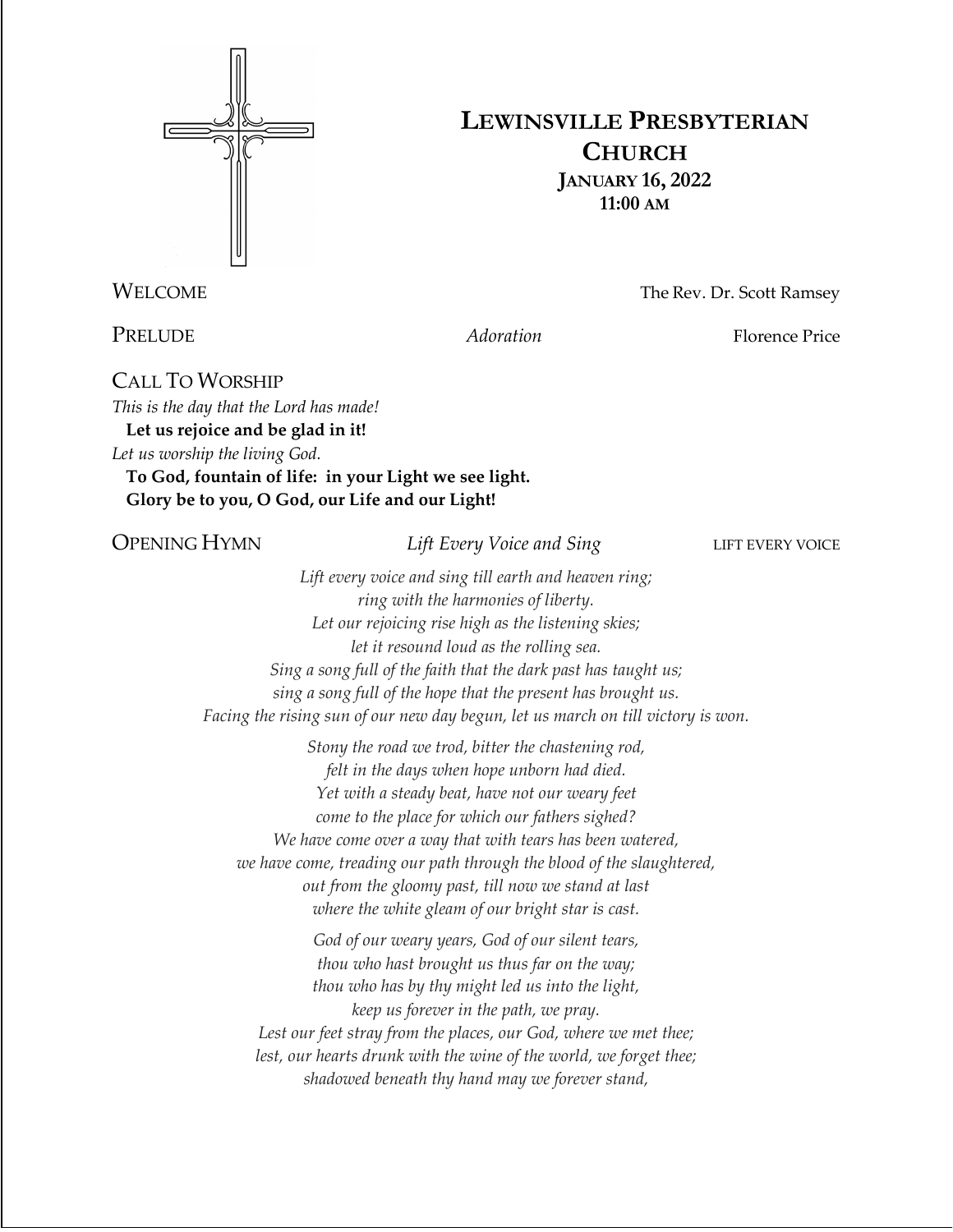*true to our God, true to our native land.*

## CALL TO CONFESSION

#### **CONFESSION**

**Merciful God, we confess that we have not lived as your faithful children. We have kept silent in the midst of violence and hatred. We have been idle in the face of oppression and prejudice. We have not been a light to the nations, and our lives have not revealed your glory. Forgive us, merciful God. Repair the brokenness of our sin, and restore in us your beautiful grace. Through Jesus Christ, we pray. Amen.**

### ASSURANCE OF FORGIVENESS

CHILDREN'S MESSAGE

| <b>SCRIPTURE READINGS</b>   | Psalm 36:5-10<br>John 2:1-11                                                                                                                                                                                                                                                                                                                                                                               | Connie Church             |
|-----------------------------|------------------------------------------------------------------------------------------------------------------------------------------------------------------------------------------------------------------------------------------------------------------------------------------------------------------------------------------------------------------------------------------------------------|---------------------------|
| <b>SERMON</b>               | The Good Wine of Steadfast Love                                                                                                                                                                                                                                                                                                                                                                            |                           |
|                             |                                                                                                                                                                                                                                                                                                                                                                                                            | The Rev. Dr. Scott Ramsey |
| <b>SERMON HYMN</b>          | Precious Lord, Take My Hand                                                                                                                                                                                                                                                                                                                                                                                | PRECIOUS LORD             |
|                             | Precious Lord, take my hand; lead me on, help me stand;<br>I am tired, I am weak, I am worn.<br>Through the storm, through the night, lead me on to the light;<br>take my hand, precious Lord, lead me home.                                                                                                                                                                                               |                           |
|                             | When my way grows drear, precious Lord, linger near;<br>When my life is almost gone, hear my cry, hear my call,<br>Hold my hand lest I fall;<br>take my hand, precious Lord, lead me home.                                                                                                                                                                                                                 |                           |
| <b>AFFIRMATION OF FAITH</b> |                                                                                                                                                                                                                                                                                                                                                                                                            | Apostles' Creed           |
|                             | I believe in God, the Father almighty, Maker of heaven and earth,                                                                                                                                                                                                                                                                                                                                          |                           |
|                             | and in Jesus Christ, his only Son, our Lord, who was conceived by the Holy Ghost,<br>born of the Virgin Mary, suffered under Pontius Pilate,<br>was crucified, dead, and buried; he descended into hell;<br>the third day he rose again from the dead; he ascended into heaven,<br>and sitteth on the right hand of God the Father Almighty;<br>from thence he shall come to judge the quick and the dead. |                           |

**I believe in the Holy Ghost; the holy catholic church; the communion of saints; the forgiveness of sins;**

2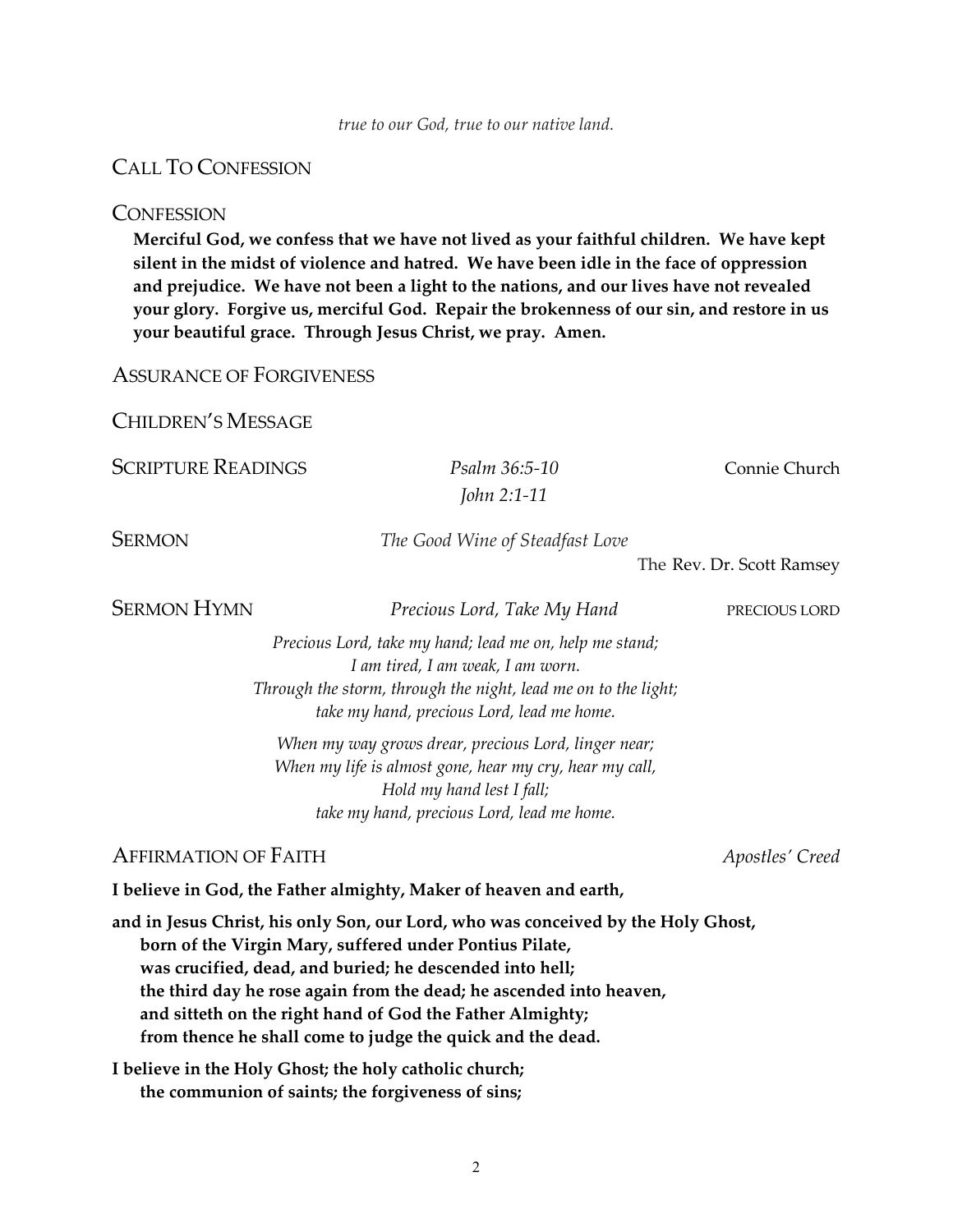#### **the resurrection of the body; and the life everlasting. Amen.**

#### INVITATION TO OFFERING

OFFERTORY *Maya's Prayer for Peace* Tom Trenney

*Father, Mother, God, thank you for your presence during the hard and mean days. For then we have you to lean upon.*

*Thank you for your presence during the bright and sunny days, for then we can share that which we have with those who have less. And thank you for your presence during the Holy Days, for then we are able to celebrate you and our families and our friends.*

*For those who have no voice, we ask you to speak. For those who feel unworthy, we ask you to pour your love out in waterfalls of tenderness. For those who live in pain, we ask you to bathe them in the river of your healing.*

*For those who are lonely, we ask you to keep them company. For those who are depressed, we ask you to shower upon them the light of hope. Dear Creator, You, the borderless sea of substance, we ask you to give to all the world that which we need most—Peace.*

RESPONSE *Jesus, Be With Us* 

*Jesus be with us. Help us each day to follow the gospel and live as we pray. Send us your Spirit and show us your way. Jesus, be with us today.*

#### PRAYERS OF THE PEOPLE AND THE LORD'S PRAYER

*Our Father, who art in Heaven, hallowed be thy name. Thy kingdom come, thy will be done, on earth as it is in heaven. Give us this day our daily bread; and forgive us our debts, as we forgive our debtors; and lead us not into temptation, but deliver us from evil. For thine is the kingdom and the power and the glory, forever. Amen.* 

#### FOLLOWING CHRIST INTO THE WORLD

### CLOSING ANTHEM *We Shall Overcome* arr. Tom Trenney

*We shall overcome; we shall overcome; we shall overcome, some day. O, deep in my heart I do believe we shall overcome, some day!*

*We'll walk hand in hand; We'll walk hand in hand; we'll walk hand in hand, some day O, deep in my heart I do believe we shall overcome, some day!*

*We shall live in peace; we shall live in peace; we shall live in peace, some day O, deep in my heart I do believe we shall overcome, some day!*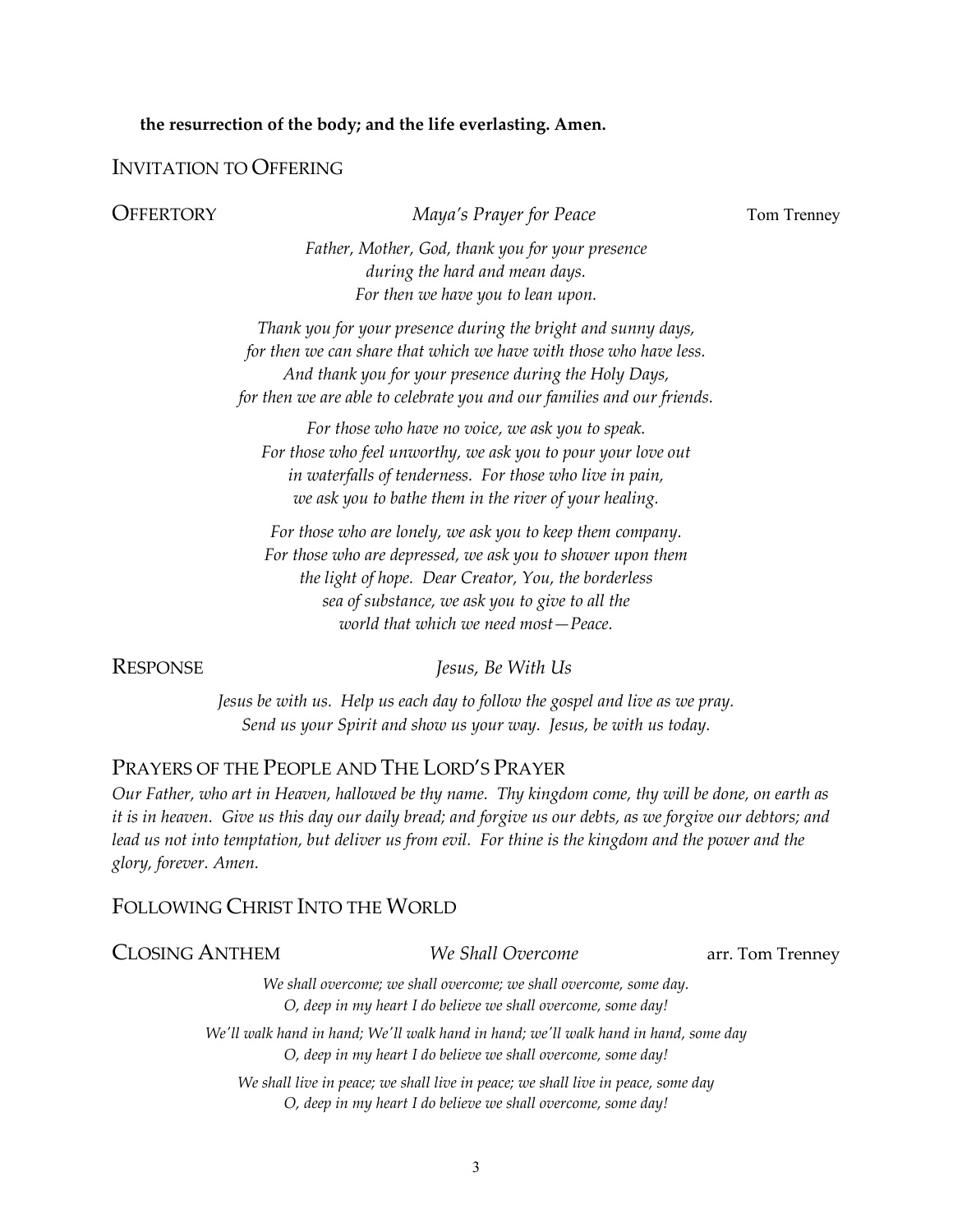*We are not afraid; we are not afraid; we are not afraid today O, deep in my heart I do believe we shall overcome, some day!*

*God will see us through; God will see us through; God will see us through today. O, deep in my heart I do believe we shall overcome, some day!*

**BLESSING** 

POSTLUDE *Improvisation on We Shall Overcome* Carl Haywood

\*\*\*\*\*\*\*\*\*\*\*\*\*\*

Participating in the worship service (in order of appearance): The Rev. Dr. Scott Ramsey John Nothaft, Director of Music Ministries Katy Morgan, Soprano ~ Jeannette Mulherin, Alto Clay McConnell, Tenor ~ Zachary Gutierrez, Bass The Rev. Layne Brubaker Connie Church, Lay Reader The Rev. Jen Dunfee

\*\*\*\*\*\*\*\*\*\*\*\*\*\*

**Today's Offering**: Click the "Make a Gift" button to give online at www.lewinsville.org. To give via text message, text 703-270-0451 with the amount you would like to contribute, then follow instructions.

\*\*\*\*\*\*\*\*\*\*

*From the 175th Anniversary Notebook -* Long before there was "livestreaming" of worship services, Lewinsville broadcast music and worship services to the community via the Schulmerich Tower Music System, a gift from the family of Dr. Jackson B. Anderson, prominent McLean physician. The gift was dedicated on Palm Sunday, 1946, the 100<sup>th</sup> Anniversary of Lewinsville Presbyterian Church. It was described as *"a system that can be heard over a distance of four miles radius, although it has been heard as far as six miles away. It has already been used to amplify the entire Easter service to an overflow crowd on the church lawn."* The system, no longer in use, was installed to *"bring the ministry of word and music to the entire area for many years to come."* Our neighbors are probably pleased that it is no longer in use.

*175 Years! A Shared Journey of Faith—1846-2021*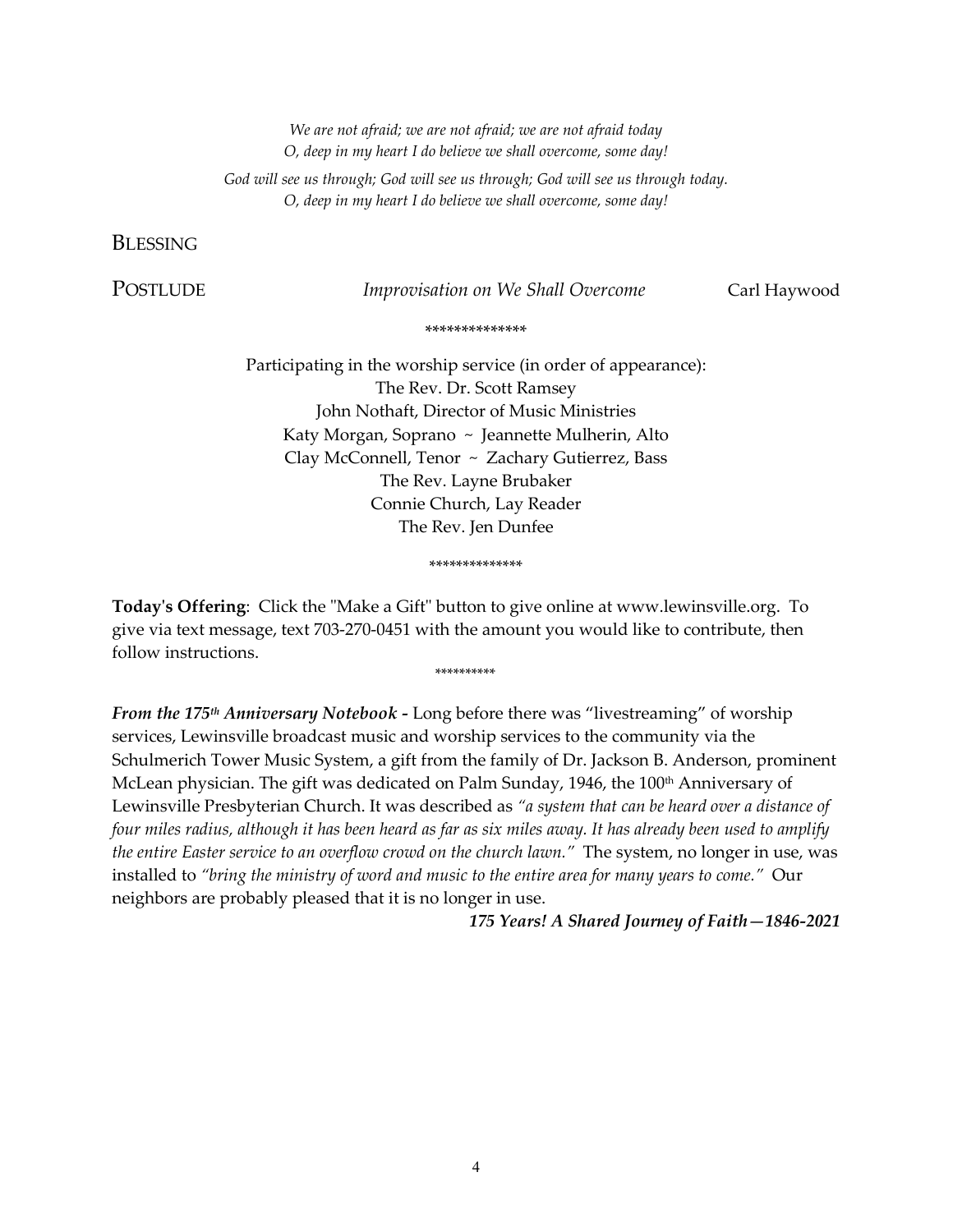# **Announcements for the Week of J anuary 1 6 , 2022**

The flowers in the sanctuary today are given to the glory of God by **Phil and Connie Church** in celebration of their 55th wedding anniversary which was on December 30.

The red rosebud in the sanctuary this morning is given to the glory of God in celebration of the birth of Bruce Fisk Munro, son of Susan Fisk and Garrett Munro, on December 29. The proud grandparents are **Carolyn and Brad Fisk. \*\*\*\*\*\*\*\*\*\*\*\*\*\*\*\*\*\***

**ZOOM COFFEE HOUR -** Immediately after the Livestream 11:00 a.m. service, all are invited to a Coffee Hour Zoom for a time of fellowship and connection. During the weeks when we are livestream only, this casual, short Zoom (about 20-25 minutes) will give us a chance to "see" each other and check-in. Pastors will join as quickly as they can get on the computer after the postlude!

<https://us02web.zoom.us/j/83983064126?pwd=UWVyOGNtUlZpWFVIN0hmU0VlTUZSdz09> If you need the call-in number, email Pastor Jen journfee@lewinsville.org

INSTITUTE of METROPOLITAN WASHINGTON

**THIS YEAR'S REFORMED INSTITUTE ANNUAL CONVOCATION - is Saturday, January 22, 9:30am – 11:30 (Livestream ONLY). The speaker is Dr. Brian Blount,** President and Professor of New Testament at Union Presbyterian Seminary.

This year's annual convocation digs deeply into the Reformed Tradition to find elements of liberation for the church and for those marginalized in society. From Calvin's theory of revolution to modern calls for freedom from oppressive church and social structures, this presentation will open your eyes to the transfor-mative power of Reformed thought and life.

Dr. Blount holds a BA from the College of William and Mary, an MDiv from Princeton Theological Seminary, and a PhD from Emory University. He served as pastor of Carver Memorial Presbyterian Church in Newport News, Virginia, from 1982 to 1988, before studying for his doctorate. He served as the Richard J. Dearborne Professor of New Testament Interpretation at Princeton Theological Seminary for 15 years before being called as President of Union Presbyterian Seminary in Richmond, VA in 2007. [CLICK HERE](https://reformedinstitute.org/event/2022-convocation-with-dr-brian-blount/#rsvp-now) to register.

**REFUGEE RESETTLEMENT TEAM -** If you would like to be a part of the Refugee Resettlement Team, reach out to Layne at [lbrubaker@lewinsville.org.](mailto:lbrubaker@lewinsville.org) This team will take the lead on this new mission of our congregation. We are looking for folks willing to serve on the leadership team. We are specifically looking for folks who have experience and would offer their expertise in the following areas: Legal, Social Services (social worker), Job networking or Resume writing, Credit building/ Rent management, Transportation needs, Education/ ESL